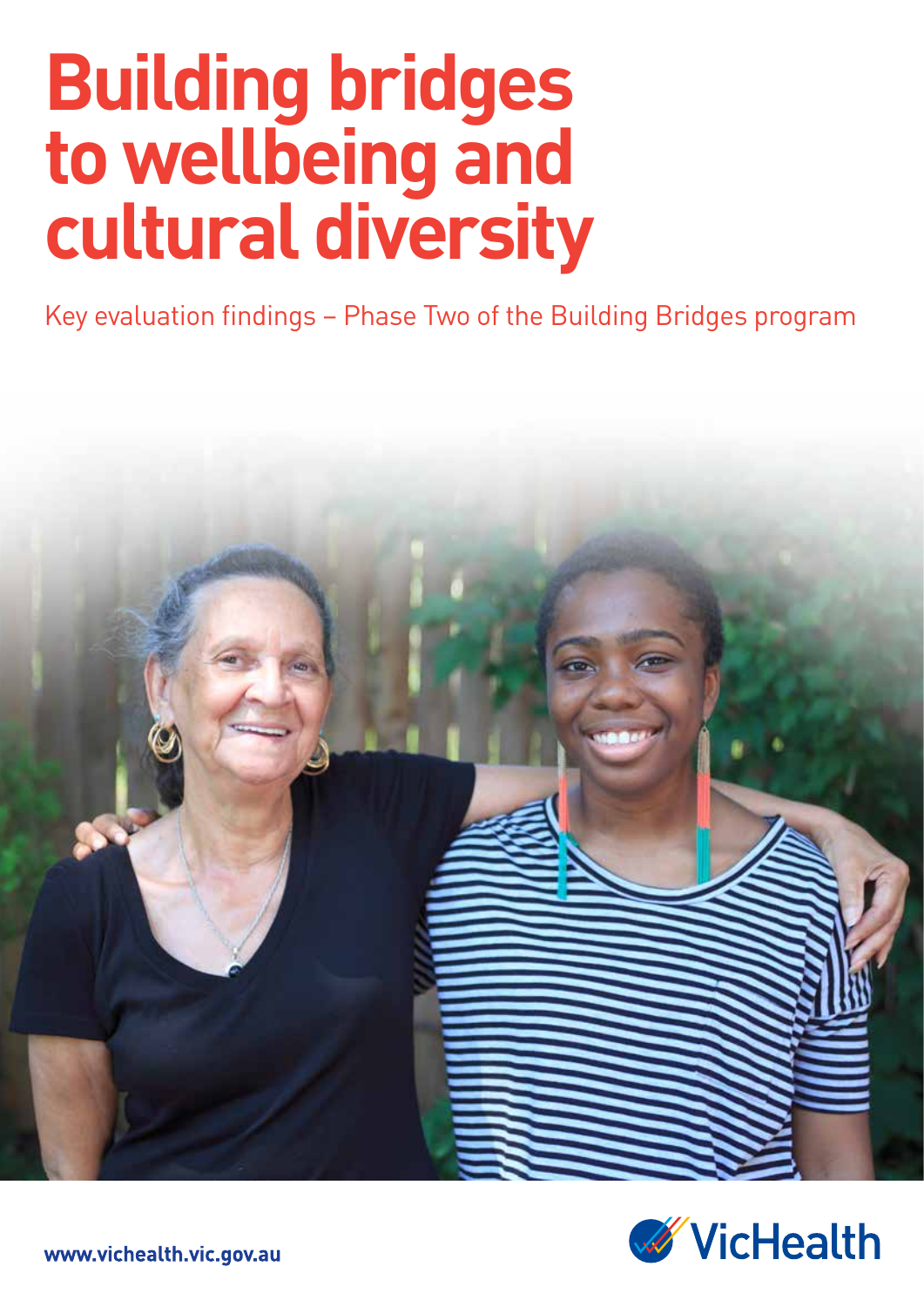© Copyright Victorian Health Promotion Foundation 2013 Publication number: P-MW-135 December 2013

#### **Victorian Health Promotion Foundation**

Ground Floor, 15–31 Pelham Street Carlton, Victoria 3053, Australia

#### **Suggested citation**

VicHealth 2013, *Building bridges to wellbeing and cultural diversity, Key evaluation findings – Phase Two of the Building Bridges program*, Victorian Health Promotion Foundation, Melbourne, Australia.

#### **Acknowledgements**

The evaluation of Phase Two of VicHealth's Building Bridges program, on which this summary draws, was conducted by Associate Professor Margaret Kelaher of the Centre for Health Policy, Programs and Economics, School of Population and Global Health, University of Melbourne, with assistance from Associate Professor Yin Paradies, Dr Deborah Warr, Ms Angeline Ferdinand, Ms Teneha Greco and Ms Kaitlin Lauirdsen.

#### **www.vichealth.vic.gov.au/Publications**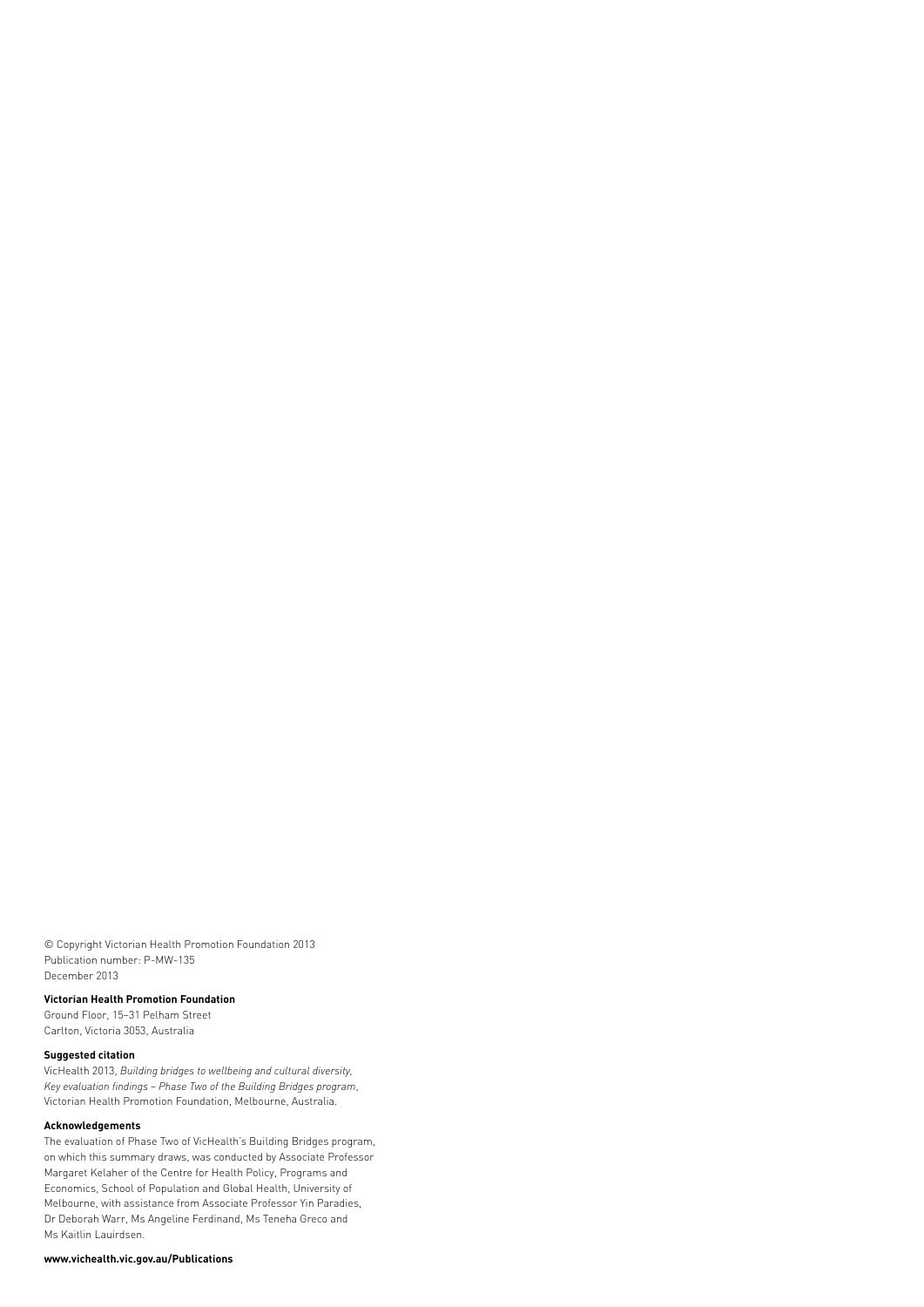# Building bridges to wellbeing and cultural diversity

*Key evaluation findings – Phase Two of the Building Bridges program*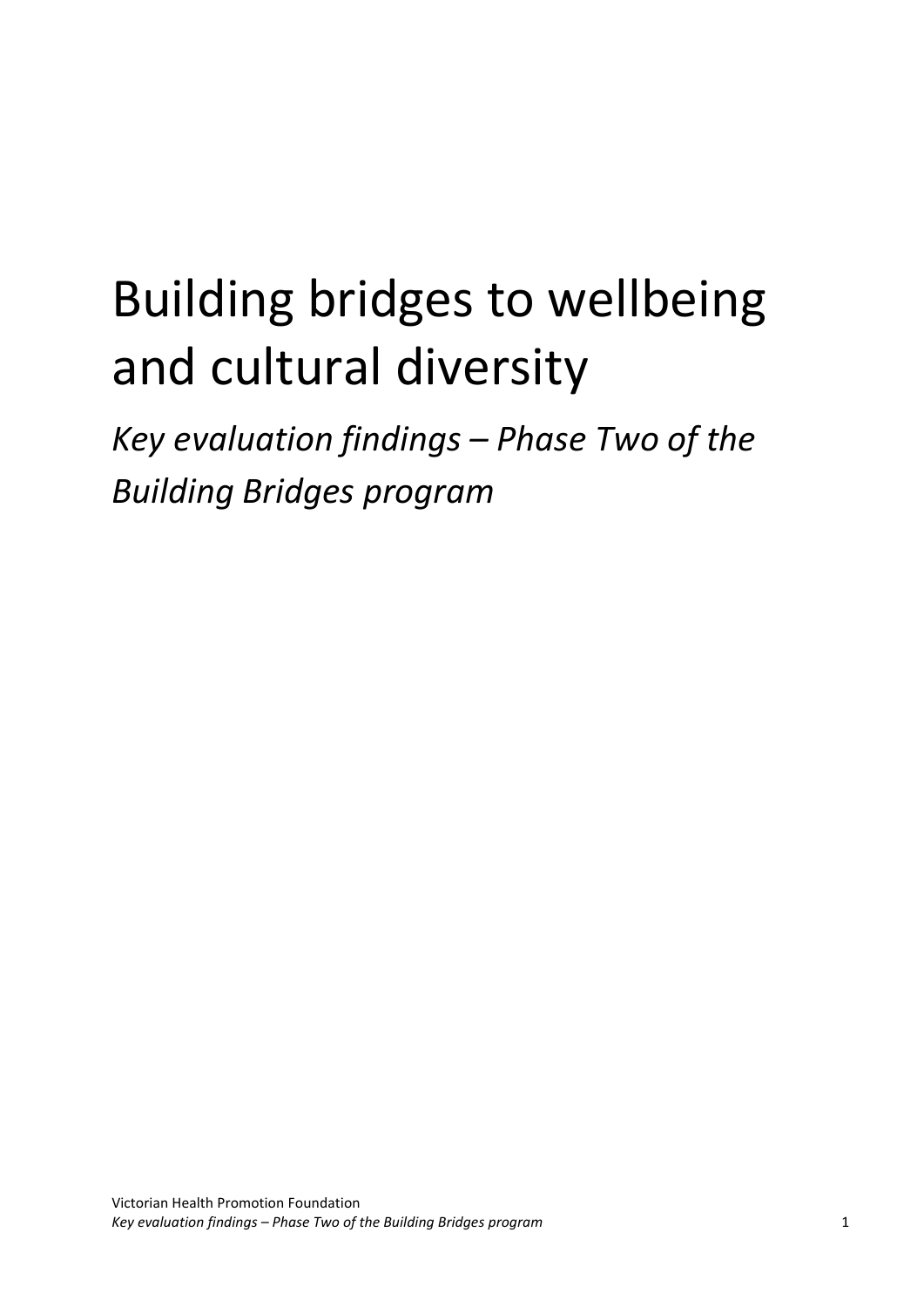# **Contents**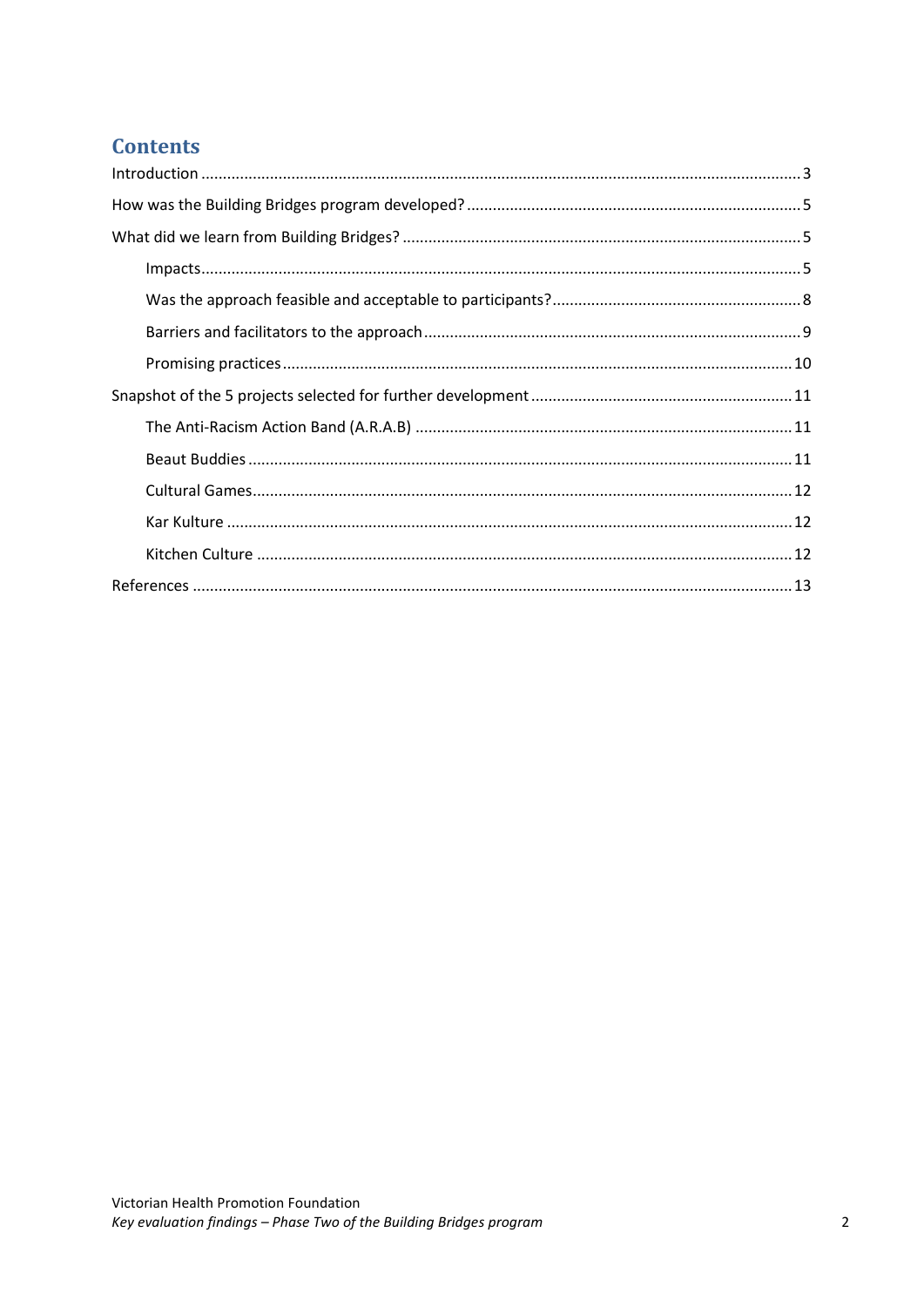## <span id="page-4-0"></span>**Introduction**

Most new arrivals to Australia ultimately settle very successfully and do as well, if not better, than the Australian born on key indicators such as earnings and educational attainment (Jupp et al. 2007). However, new arrivals may be especially vulnerable to mental health problems in their early years in Australia (Porter & Haslam 2005). For people who have come to Australia as refugee and humanitarian entrants this may be partly due to experiences of war and trauma prior to arrival (Pedersen 2002). However, studies show that the most important influences on the mental health of migrants and refugees are their experiences *after* arrival. That is, in the process of settling into education and jobs, securing housing, adjusting to a new culture and systems and making new friends (Porter & Haslam 2005; Blanch 2008).

Many mental health experts agree that adverse social and economic conditions make a significant contribution to common mental health problems, such as anxiety and depression (VicHealth 2007). Two factors that particularly affect the mental health of new arrivals are exposure to race-based discrimination (Ferdinand et al. 2013) and limited connections to social networks and systems, eg schools, clubs and workplaces (Ager & Strang 2008). While it is important for new arrivals to link with 'likeethnic' communities, connections with members of the wider community and mainstream organisations are also critical for mental health (Berry 1997). These connections between different groups are sometimes referred to as 'bridging capital' (Ager & Strang 2008). VicHealth's Building Bridges program was a pilot designed to improve mental health and wellbeing by addressing both these factors. That is, it aimed to reduce race-based prejudice and strengthen bridging capital.

There is a long history in Victoria of bringing people from many different cultural backgrounds together through festivals, food and artistic and cultural pursuits. These activities are supported by communities across Victoria, often with assistance through government funding programs. They play an important role in Victoria's continuing success as a harmonious multicultural society. The Building Bridges program sought to build on these

*In recognition of the growing human, economic and community costs associated with mental ill health, VicHealth identified mental health as a priority in 1999 and established a program for the development of activity relevant to the promotion of mental wellbeing. Improving mental wellbeing remains a strategic imperative of the organisation. We continue to work to build the right foundations for mental wellbeing – long before illness – in our homes, communities and workplaces.*

activities by supporting more sustained and deeper forms of contact. This was on the basis of a large international analysis of 203 projects, involving over 90,000 participants between them. This analysis showed that sustained forms of intercultural contact could be effective in reducing race-based prejudice, providing that contact took place under certain conditions (Pettigrew & Tropp 2006).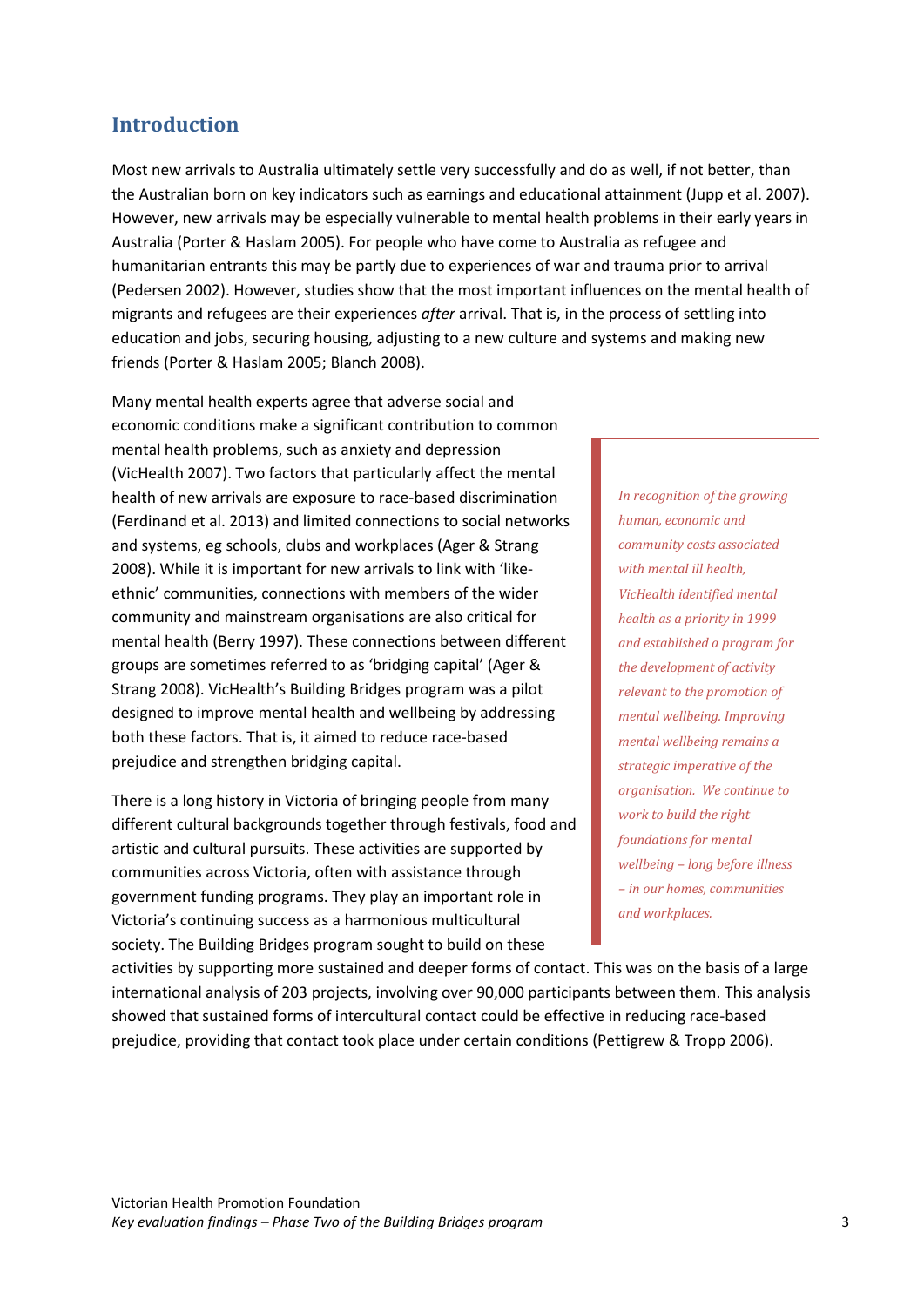These were when:

- contact took place around a collaborative activity where all participants were working towards a common goal
- there were specific opportunities for friendships to be built between people from different groups
- participants were engaged on equal terms
- contact was supported by relevant authorities, and the contact environment was safe and inclusive.



**Figure 1: The four key conditions required for effective intercultural contact**

<span id="page-5-0"></span>These are often referred to as the Allport conditions, after the psychologist who first proposed the value of sustained contact to reduce prejudice. VicHealth was interested in this approach because it also had the potential to support new arrivals to make friendships, learn about cultural practices and systems in Australia, and build their connections to schools and other important organisations.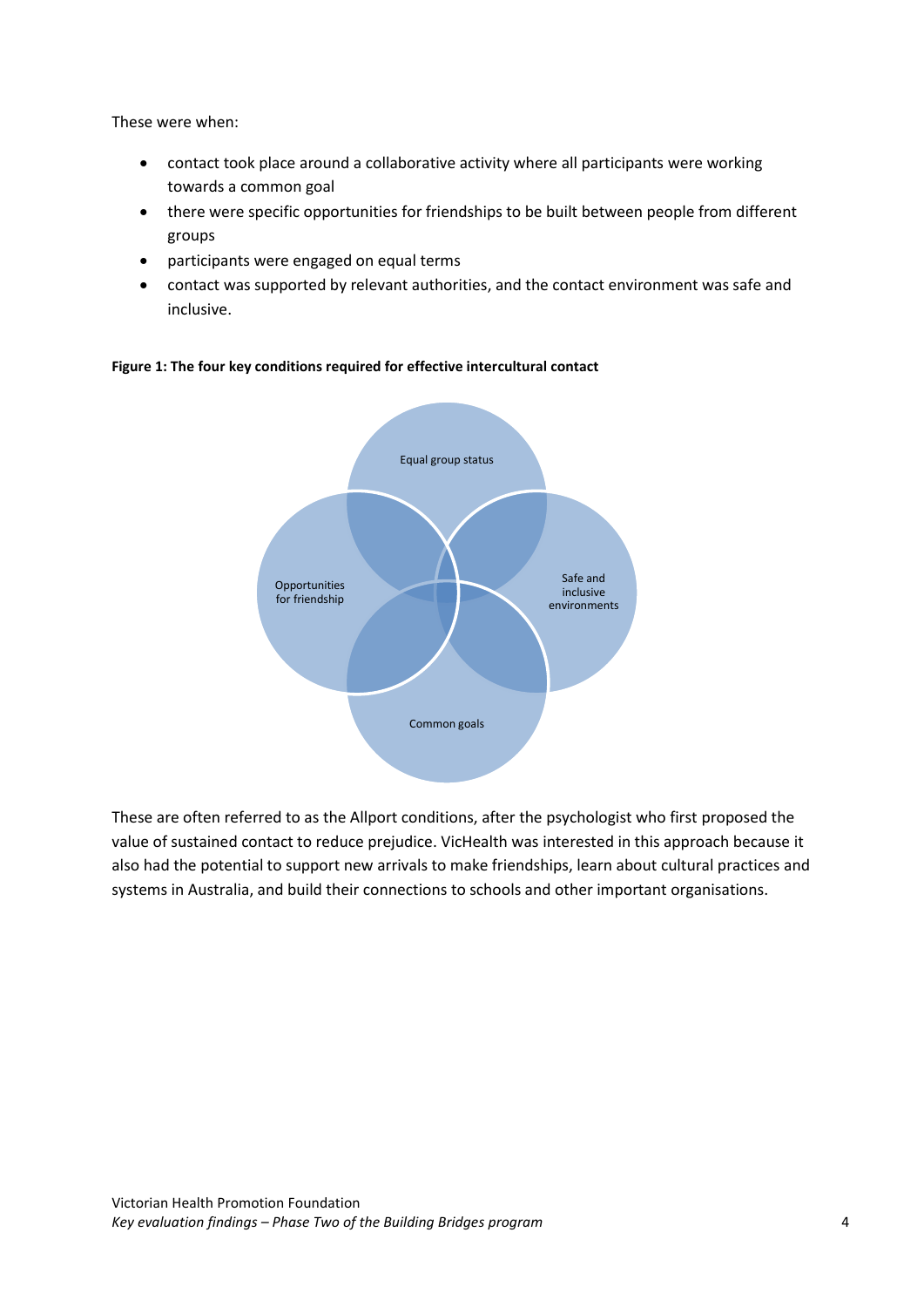# **How was the Building Bridges program developed?**

The Building Bridges program was developed in 2006 and implemented in two phases. In the first phase, community organisations, schools and workplaces across Victoria were invited to submit funding applications for up to \$20,000 for projects that supported contact between cultural groups under the conditions described above. Forty projects were funded for between six and 18 months.

At the completion of these projects, five promising projects were selected for further development and funded for an additional three years (see page 11). These projects focused on children and young people. Participating organisations were offered professional development and support from VicHealth.

Evaluation was undertaken in both phases to assess:

- whether the approach could be implemented
- if it was acceptable to organisations, communities and individual participants
- to identify barriers, facilitators and promising practices.

In Phase Two, the projects were also assessed to see if they were effective in supporting health promoting organisational environments, and ultimately in reducing prejudice and improving the mental health and wellbeing of participants.

# <span id="page-6-0"></span>**What did we learn from Building Bridges?**

#### <span id="page-6-1"></span>**Impacts**

There was improvement in the mental health of participants in the Phase Two projects, particularly the mental health of new arrivals. The improvement in new arrival mental health came from the emphasis on collaborative activity – which helped to improve participant's feelings of autonomy – and the opportunities projects provided for participants to form social connections and for new arrivals to learn English.

*I found it easier to talk to people when we were cooking, if we were cooking the same thing. It was easy to talk with them and keep talking and cooking, keep talking and cooking. [laughter] Yeah it's very good. Something in common – not sitting there listening to someone like a teacher or talking or it's boring. - Kitchen Culture, participant*

*It's become a project that's equally about self-esteem and aspiration and trying to shift that very low self-image that they [young people] have, even if there's a lot of bravado that says the opposite. It's as much about that as it is about dry discussions on racism.*

*- A.R.A.B, project staff*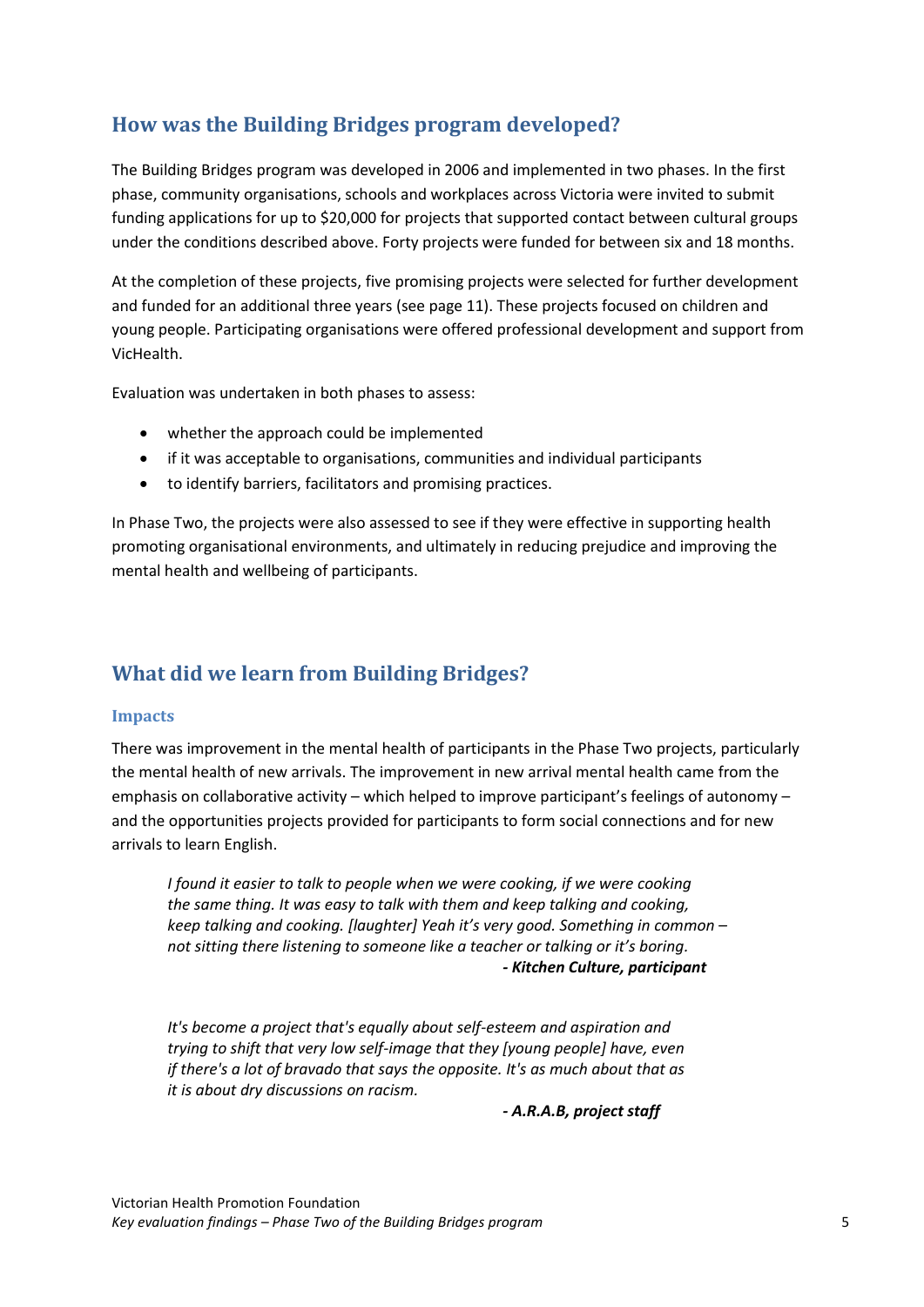However, there were mixed findings on the effectiveness of the projects in reducing prejudice. Participants were surveyed at the beginning and end of the projects on three measures (see Table 1).

- At both points, responses indicated a high level of acceptance of, and comfort with cultural diversity among both Anglo-European participants and those identifying another birthplace or ethnicity.
- Over the course of the projects, there was an increase in the proportion of respondents in both groups who strongly agreed that: "I think it is good for Australia to be made up of people from different nationalities".
- For the statement: "I am comfortable around people of other nationalities", there was an increase in strong agreement by people identifying as 'other' but a decline by those identifying as Australian.
- There was also a decline in the proportion of both groups who strongly agreed with the statement: "I think it is good for people of different nationalities to be friends". This was despite an assessment showing that the projects were successful in meeting the Allport conditions.

| <b>Variables</b>                                                                                      |            | % strongly agree       |                       |
|-------------------------------------------------------------------------------------------------------|------------|------------------------|-----------------------|
|                                                                                                       |            | Before the<br>projects | After the<br>projects |
| I am comfortable around people of other<br>nationalities <sup>1</sup>                                 | Australian | 76.3                   | 65.8                  |
|                                                                                                       | Other      | 59.9                   | 63.4                  |
| I think it is good for people of different<br>nationalities to be friends <sup>2</sup>                | Australian | 93.1                   | 72.5                  |
|                                                                                                       | Other      | 80.0                   | 76.4                  |
| I think it is good for Australia to be made<br>up of people from different nationalities <sup>3</sup> | Australian | 80.9                   | 83.9                  |
|                                                                                                       | Other      | 70.6                   | 81.7                  |
|                                                                                                       |            |                        |                       |

#### **Table 1: Acceptance of diversity among participants before and after the projects**

1. Result not statistically significant. 2. Result is statistically significant ≤ 0.01. 3. Result is statistically significant ≤ 0.053.

The decline in the measures may have been because of problems with the measures themselves or to factors occurring outside of the projects, eg: media coverage of diversity issues, parents' responses.

Victorian Health Promotion Foundation Also, the analysis undertaken to evaluate effectiveness required participants to be allocated into either the "in" group (in this study people identifying as having Anglo-European heritage) or the "out" group (all others). However, in a complex multicultural environment like Australia, members of the "out'' group may also be mixing with people from another ethnic background for the first time

*Key evaluation findings – Phase Two of the Building Bridges program* 6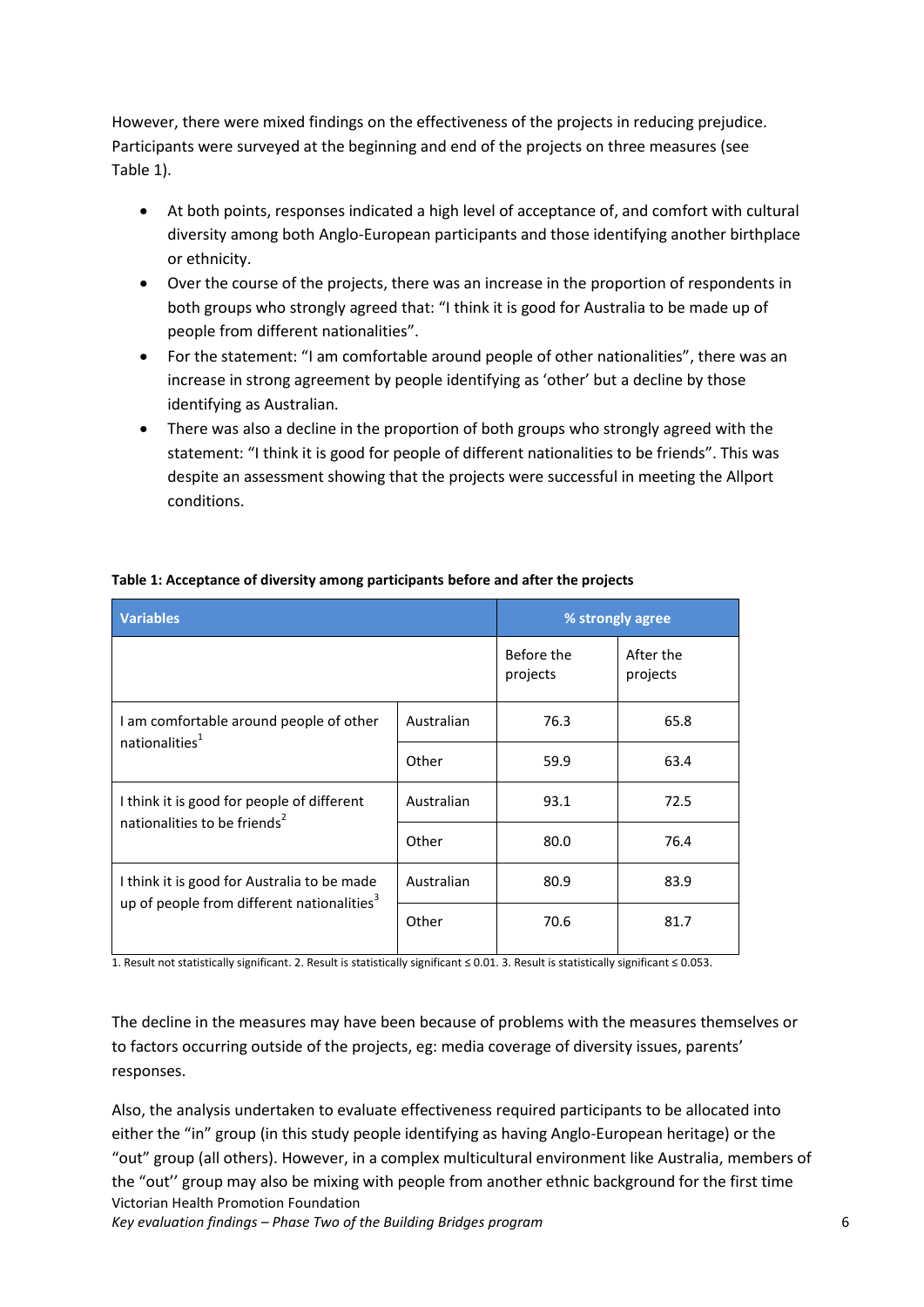(eg, in several projects there were recent arrivals from Africa, as well as participants from the more established Vietnamese community).

Another possible explanation is that the projects by their nature took positive steps to include new arrivals and this may have been the cause of some resentment among Australian-born participants. There is, however, very little evidence of this in the qualitative data.

*You're saying, 'Come on, let's do it together.' So even if there's conflict or competition, it still brings them together. I think they really respond, because they are interested in turning up after school. But there's also unexpected connections and that's what's fantastic. The kids have embraced the kids from the specialist schools a lot more than we had thought.*

#### **- A.R.A.B, project staff**

*We got involved because we wanted our kids to mix with mainstream school kids – kids that they wouldn't usually associate with. To have that experience on an equal sort of footing so they're doing something enjoyable together (…) just to give them the opportunity to be more confident.*

#### **- Cultural Games, school staff**

A final possibility is that negative changes in views are part of the process of learning about the reality of cultural difference. This process involves people learning about themselves as individuals with a cultural identity and, for those of Anglo-European heritage, as having some privilege as a consequence of their ethnic background. This explanation is supported by other research that suggests that intercultural contact may initially result in discomfort, anxiety and even guilt (Branscombe et al. 2007; Lowerey et al. 2007). However, in the longer term this ultimately leads to greater consideration of out-group members and a deeper engagement with multiculturalism (Fehr & Sassenberg 2010; Case 2007; Monteith et al. 2010). This explanation is supported by the fact that the decline occurred on measures concerned with personal comfort with diversity, but not on the one measure assessing the more abstract concept of the ethnic makeup of society as a whole.

A similar decline was found in another Australian study (Pedersen 2010). The findings of both this study and the Building Bridges evaluation must be seen in the context of the international analysis (referred to above) that drew on over 200 studies and found that the overall impact of sustained intercultural contact was positive (Pettigrew & Tropp 2006). That is, it is possible that the findings from the Building Bridges evaluation and the study reported by Pedersen are exceptions. However, on balance the Building Bridges evaluation findings suggest that some caution needs to be exercised in consciously promoting sustained contact where it does not currently exist solely for the purposes of reducing prejudice. In some circumstances, more transient forms of contact may be a more appropriate starting point.

However, the approach does have positive mental health benefits, especially for new arrivals. These appear to be due in large part to the Allport conditions, ie: the emphasis on collaborative activity, forming friendships and building an inclusive environment.

Moreover, in a society such as Australia in which cultural diversity is a fact of life, intercultural contact is a natural feature of many day-to-day environments such as schools, workplaces and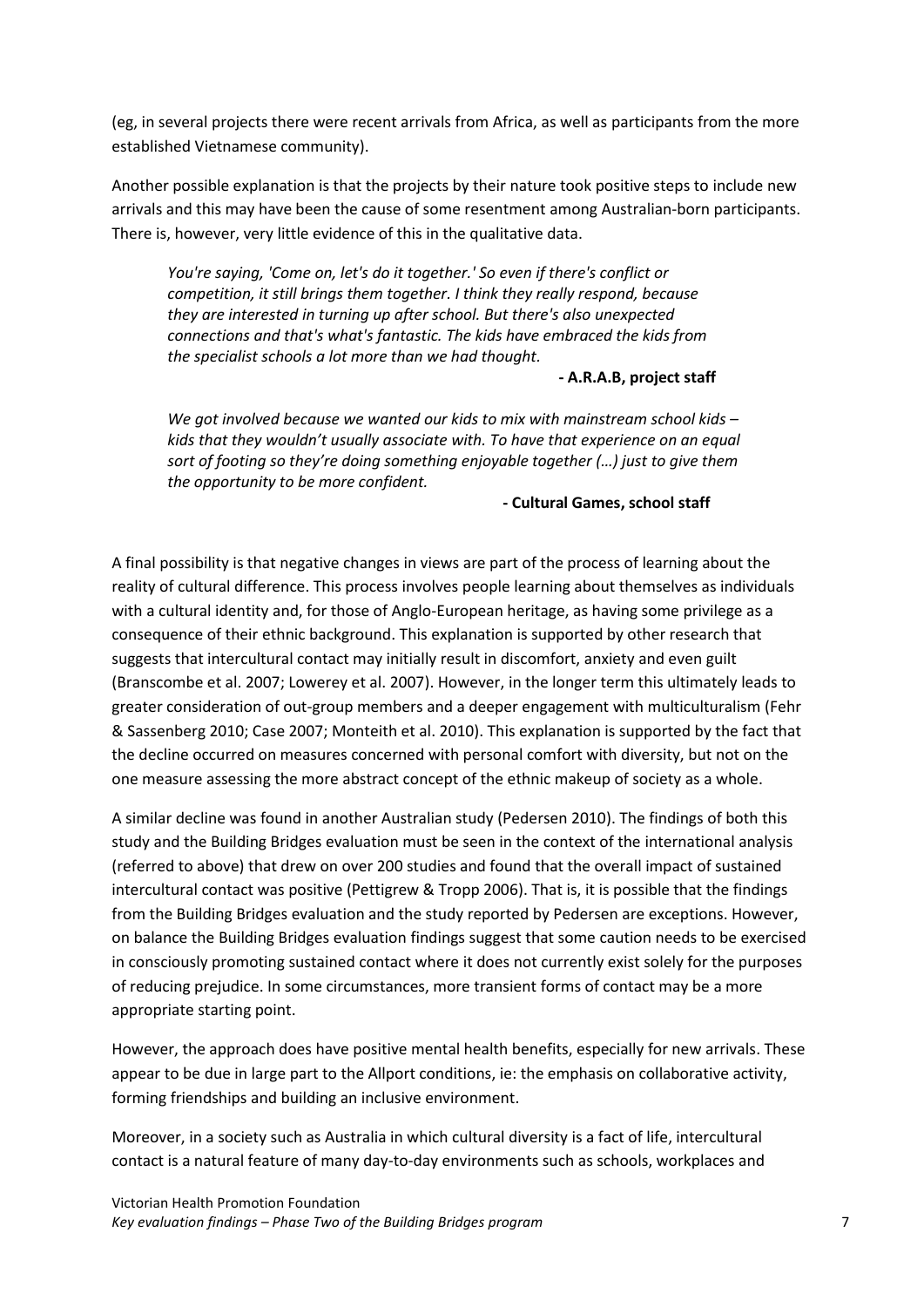community venues. The international evidence on which the Building Bridges program was based provides guidance on the steps that can be taken to ensure that this contact occurs in the best possible conditions. These include maximising the opportunities for people from different groups to come together on equal terms, providing opportunities for them to collaborate and form friendships with one another, and ensuring that environments are welcoming and inclusive. The evaluation of the Building Bridges program suggests that there is a need in such situations to anticipate and be prepared for possible changes in sentiment toward intercultural relations.

#### <span id="page-9-0"></span>**Was the approach feasible and acceptable to participants?**

The evaluation shows that conscious, careful effort and time are required to meet the Allport conditions. Although many of the Phase One projects were successful in meeting some of the conditions, others struggled to meet all of them. In particular, many used more transitory forms of contact, and some found it difficult to secure participation of both longer-term Australians and new arrivals. The conditions were successfully established in the Phase Two projects, suggesting that with time, planning and commitment the approach is feasible.

The participants and agencies found the approach very acceptable. Many agencies felt that participating in the Building Bridges program enabled them to develop a direction they were already committed to. For participants, the Allport conditions appeared to be the things that made activities attractive. They identified getting the chance to choose things they liked doing, working collaboratively and making new friends as the main things they liked about the projects. While there was some initial resistance from parents in some of the projects, this resolved over time. Many parents welcomed the projects. They had been concerned about the distance between cultural groups in their communities and appreciated the opportunities offered to children and young people to develop skills in communicating across cultures.

*What I notice is that there's a bit of a divide between Anglo parents or Syrian parents and African parents on the playground. I see that quite obviously. I think there's different reasons why that is, why conversations don't come so naturally with the parents. It does with the children, but not with the parents, and that comes from our own experience. It comes from what another parent said about English being a major factor. I've had this myself, where I haven't felt confident about how to initiate a conversation. Am I trying just because they're from another country? What if their English isn't any good? I don't want to embarrass them or offend them.* 

#### **- Cultural Games, parent**

*It gives me a lot of confidence to deal with different kinds of parents and I'm not scared to approach anyone now. I'm more approachable now. And I've gained the ability to meet different parents. And it gives me a positive mother, a positive parent.*  **- Cultural Games, parent facilitator** 

Although the projects were clearly valued by new arrivals as a means of mixing with other Australians, the projects seeking to increase contact between minority ethnic groups were less successful.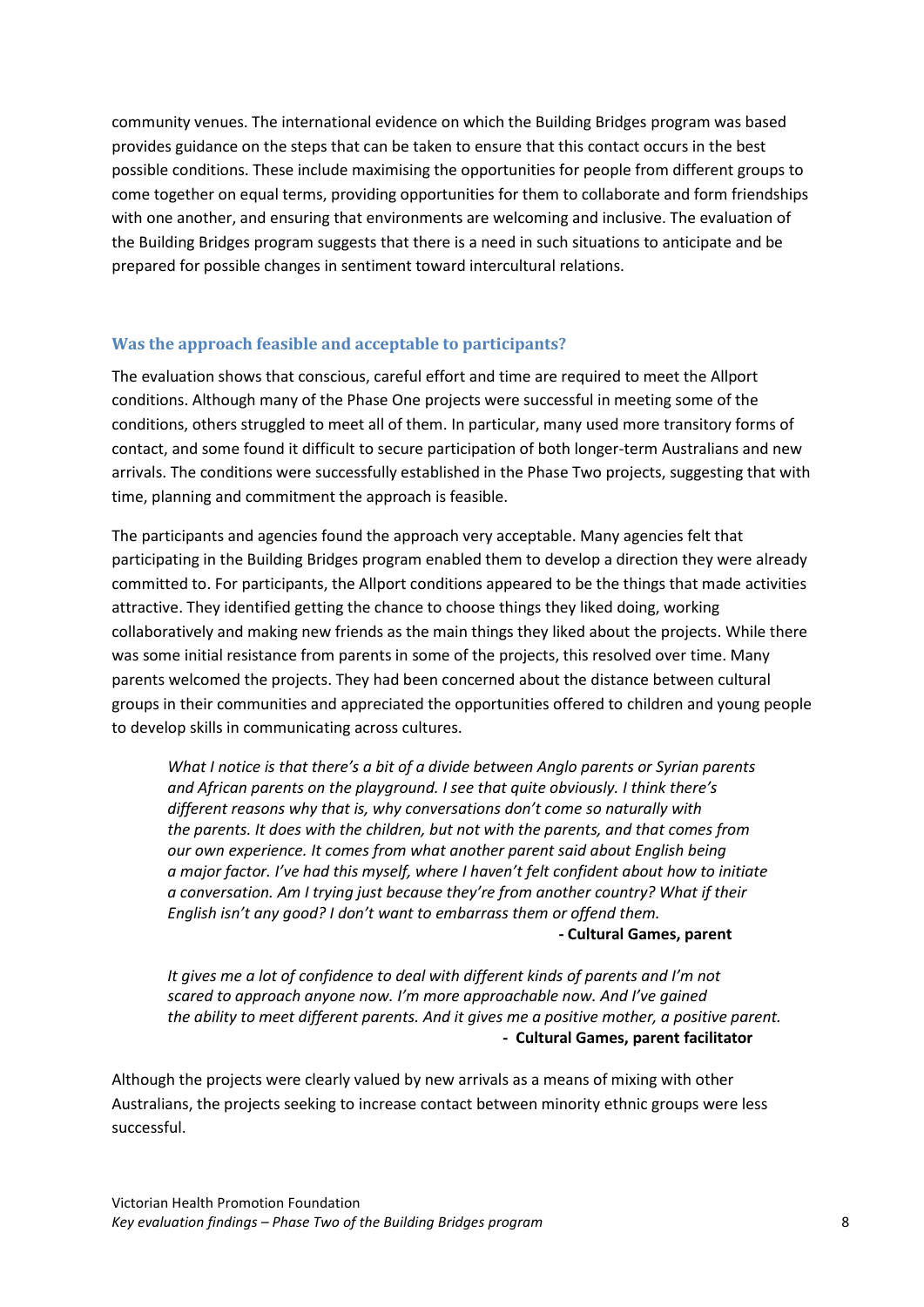The main concern expressed about Building Bridges was the risk of new arrival participants feeling pressures to conform to the dominant culture in the contact setting. This may be problematic as the ability to maintain and feel proud of one's ethnic identity is important for mental health and wellbeing (Berry 1997). This suggests that it is vital to create an environment in the contact setting in which cultural diversity is valued.

There will also be occasions when promoting intercultural contact is not the best strategy. This might include circumstances when:

- New-arrival communities have basic unmet needs that are better met through more direct support (eg, help to access services)
- English-language skills are not developed enough to enable interaction
- the wider new arrival community is not in a position to provide support to buffer participants from racism and intolerance should this occur in the contact setting because they are still forming their structures and networks
- there is substantial tension between groups. In these circumstances bringing groups together may not be the best first strategy. Other approaches such as awareness raising or conflict resolution may be required as a first step.

#### <span id="page-10-0"></span>**Barriers and facilitators to the approach**

- It is important to keep a balance of participants from different groups so that there are good prospects of people coming together on equal terms. Most existing agencies have particular expertise in working with either longer-term Australians or new arrivals. As a consequence, many of the projects experienced difficulties in engaging with both groups. This means that partnerships between agencies are critical to making intercultural contact projects work.
- It is important to take steps to ensure that the activity has wider community and organisational support, as improvements in relationships and attitudes in the contact setting may be compromised by insensitivity or antipathy in these wider contexts.
- Additional worker time will be required. Even if the contact activity takes place in an existing setting, additional effort is involved in supporting participants and ensuring a safe and welcoming environment.
- In some environments such as schools it is very difficult to run 'stand-alone' activities to promote intercultural contact. Therefore it is better to identify opportunities for contact within the day-to-day activities of a setting. In a school this might involve building contact into existing curricula or parent activities. Some of the activities used in the projects are highlighted in Table 2 (see next page).

*We managed to get young people with African and Asian backgrounds but our challenge was getting young people with the Anglo background that we were hoping for. Sometimes people sign up and are not quite sure, and they then withdraw in the end.* **- Kitchen Culture, project staff**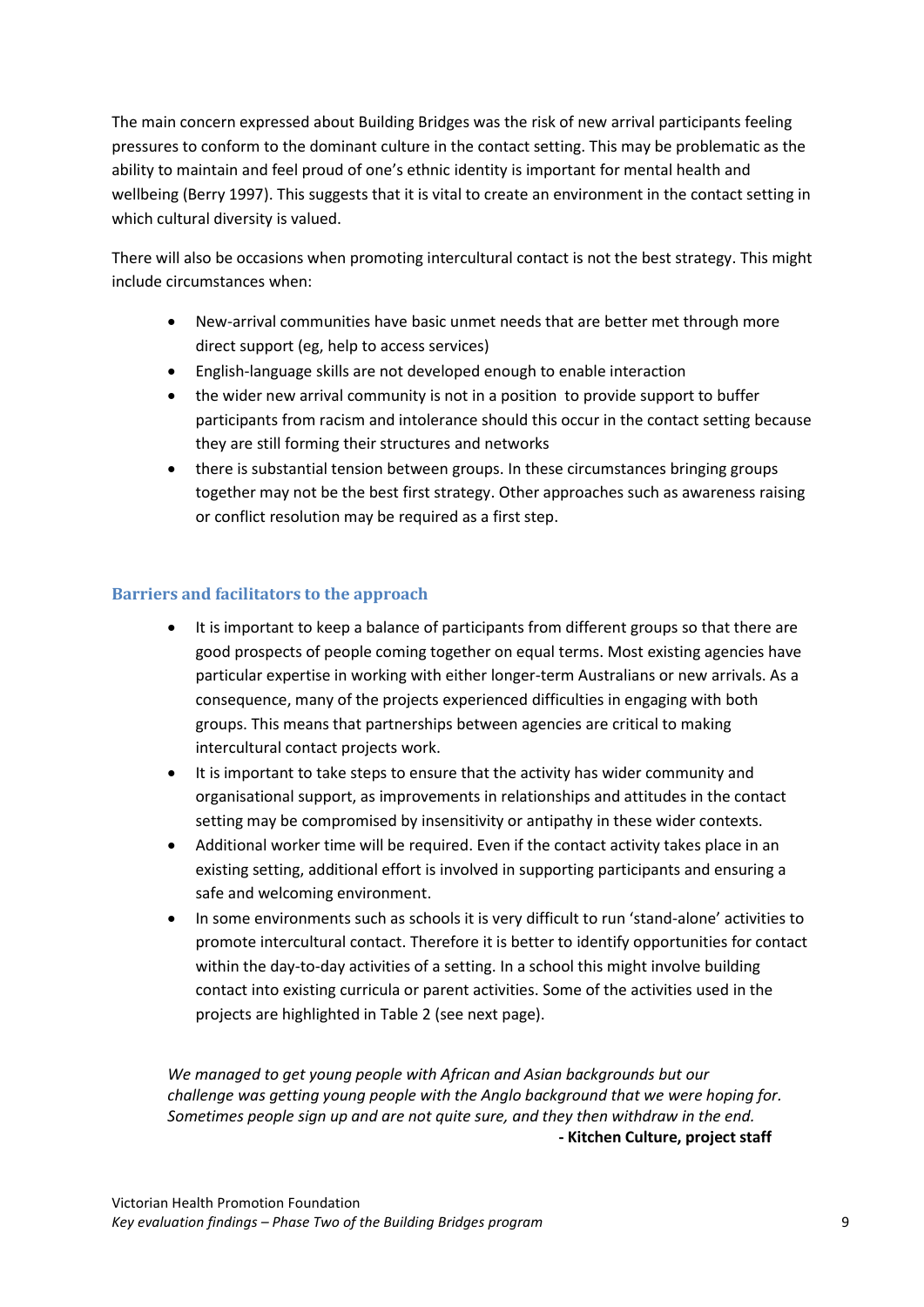**Table 2: Activities used in the Building Bridges projects to support intercultural contact**

| <b>SCHOOL SETTING</b>                                                                                                                                                                                                                                                                                                                                                                                                     | <b>COMMUNITY SETTING</b>                                                                                                                                                                                                                                                                                                                                                                                                                                                                                                                                                                                                                                                                  |  |  |
|---------------------------------------------------------------------------------------------------------------------------------------------------------------------------------------------------------------------------------------------------------------------------------------------------------------------------------------------------------------------------------------------------------------------------|-------------------------------------------------------------------------------------------------------------------------------------------------------------------------------------------------------------------------------------------------------------------------------------------------------------------------------------------------------------------------------------------------------------------------------------------------------------------------------------------------------------------------------------------------------------------------------------------------------------------------------------------------------------------------------------------|--|--|
| <b>Students</b>                                                                                                                                                                                                                                                                                                                                                                                                           | Youth                                                                                                                                                                                                                                                                                                                                                                                                                                                                                                                                                                                                                                                                                     |  |  |
| Interactive training sessions<br>٠<br>Lunchtime social activities<br>Welcoming programs, orientation<br>programs and activities and morning<br>teas for new students<br>Getting-to-know you games<br>Fun activities eg, circus skills<br>٠<br>Dancing and music<br>Cooking and food preparation<br>Camps<br>Community gardens - planting and<br>harvesting activities<br>Digital story telling<br>School holiday programs | Field trips<br>$\bullet$<br>Community orientation<br>$\bullet$<br>Performance workshops<br>$\bullet$<br>Planning workshops<br>$\bullet$<br>Public speaking workshops<br>$\bullet$<br>Camps<br>Outdoor adventure activities                                                                                                                                                                                                                                                                                                                                                                                                                                                                |  |  |
| <b>Parents</b>                                                                                                                                                                                                                                                                                                                                                                                                            | <b>Adults</b>                                                                                                                                                                                                                                                                                                                                                                                                                                                                                                                                                                                                                                                                             |  |  |
| Paired-up paid facilitators of children's<br>$\bullet$<br>group activities<br>Interactive training sessions<br>٠<br>Childcare (provides ICC opportunities<br>for parents and children)<br>Excursions with children<br>Community gardens - planting and<br>harvesting activities<br>Parent volunteers in school-based<br>program activities                                                                                | Steering committee participation<br>$\bullet$<br>Workshops and planning sessions<br>$\bullet$<br>Planning and delivery of activities,<br>$\bullet$<br>eg: women's market, women's radio<br>program<br>Skills development workshops<br>$\bullet$<br>Rural homestays<br>$\bullet$<br>Weekend visit to regional resettlement area<br>$\bullet$<br>Environmental activities, eg: tree planting<br>$\bullet$<br>Community gardens - planting and<br>$\bullet$<br>harvesting activities<br>Welcome and farewell events (project<br>$\bullet$<br>landmark celebrations)<br>Community singing<br>$\bullet$<br>Soccer<br>$\bullet$<br>Cooking and food preparation<br>Shared food and conversation |  |  |

#### <span id="page-11-0"></span>**Promising practices**

- Take a **gradual approach** to planning the activity so that ownership of it is built gradually across the contact setting.
- Build in **ice-breaking activities** to promote interaction between participants so that they get to know one another and build relationships. Simply bringing people together may not be enough as people often remain unconnected or connected only with people from their likeethnic community.
- There can also be **informal opportunities** for people to get to know one another, such as encouraging participants to travel to and from activities together.
- Where appropriate, conduct activity to raise awareness, address stereotypes and promote the benefits of diversity **before or during the contact activity**. In some contexts it may not be appropriate to do this formally, but it is important to **have a sound plan for dealing with issues** should they arise.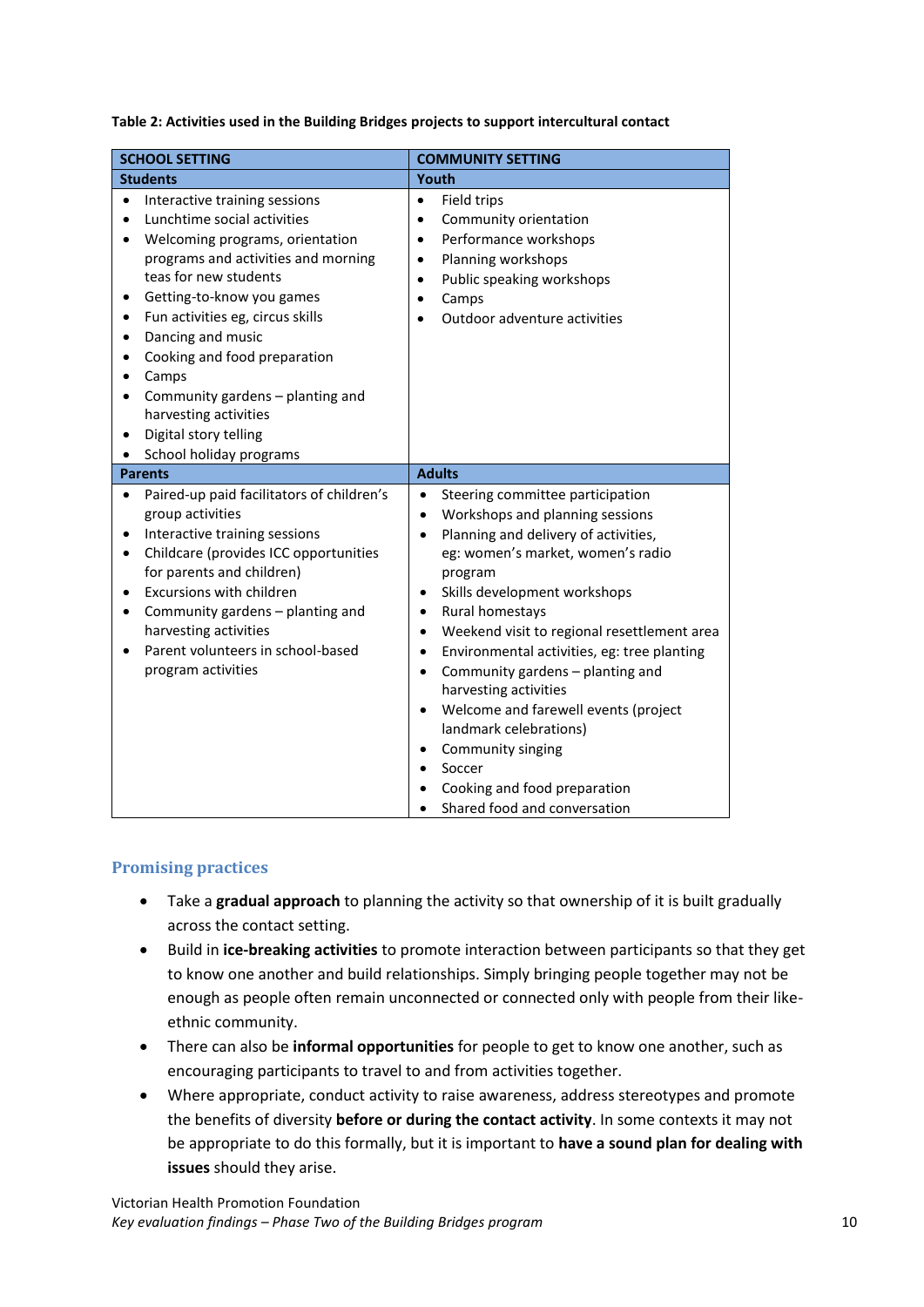- Consider activities that **foster respectful group norms**. In some of the Building Bridges groups there was a formal process for engaging participants in setting rules, such as no swearing, no racism and only speaking in the shared language of English.
- Keep the **groups small**, as subgroups tend to form within a larger group and these can often be along ethnic lines, working against intercultural contact.
- If possible, conduct activity on **ground that is neutral** to all participants.
- When promoting the project **make the activity the focus**, not the fact that it provides intercultural contact.
- Where possible, **engage workers from different cultural backgrounds** in the program. As well as helping to attract participants, this demonstrates in a very tangible way that diversity is valued.

# <span id="page-12-0"></span>**Snapshot of the 5 projects selected for further development**

#### <span id="page-12-1"></span>**The Anti-Racism Action Band (A.R.A.B)**

A.R.A.B was a community-based youth performing and visual arts program in Melbourne's northern suburbs based within the Victorian Arabic Social Services (VASS). It was initially established as a creative outlet for Arabic young people who were experiencing racial vilification following the attacks in the USA on 11 September 2001.

A.R.A.B performances combined traditional dance and street dance with theatre, spoken word, original music and video. Participants came from a wide variety of social, economic, racial and ethnic backgrounds to create artistic pieces that reflected the lived experiences and identities of young people in Melbourne's northern suburbs.

A.R.A.B incorporated training and employment pathways for young people through its 'Tawasal' gigging platform. In addition to its major annual performance, A.R.A.B participants have performed in hundreds of public and community events, including the Melbourne International Arts Festival.

#### <span id="page-12-2"></span>**Beaut Buddies**

The Victorian Foundation for Survivors of Torture (Foundation House) implemented Beaut Buddies through its *School's In for Refugees* program.

The program aimed to: improve the process for young people from refugee backgrounds transitioning from English Language Schools (ELS) to mainstream schools; improve intercultural contact between students, their families and the schools; and produce a resource guide and professional development program to enable Beaut Buddies to be replicated in other locations.

Within the mainstream schools, a group of 'buddies' (students settled within the mainstream system) were partnered with students transitioning from ELS to mainstream school. Emphasis was placed on supporting the group to work together to develop their own activities, including welcoming packs, orientation and general support.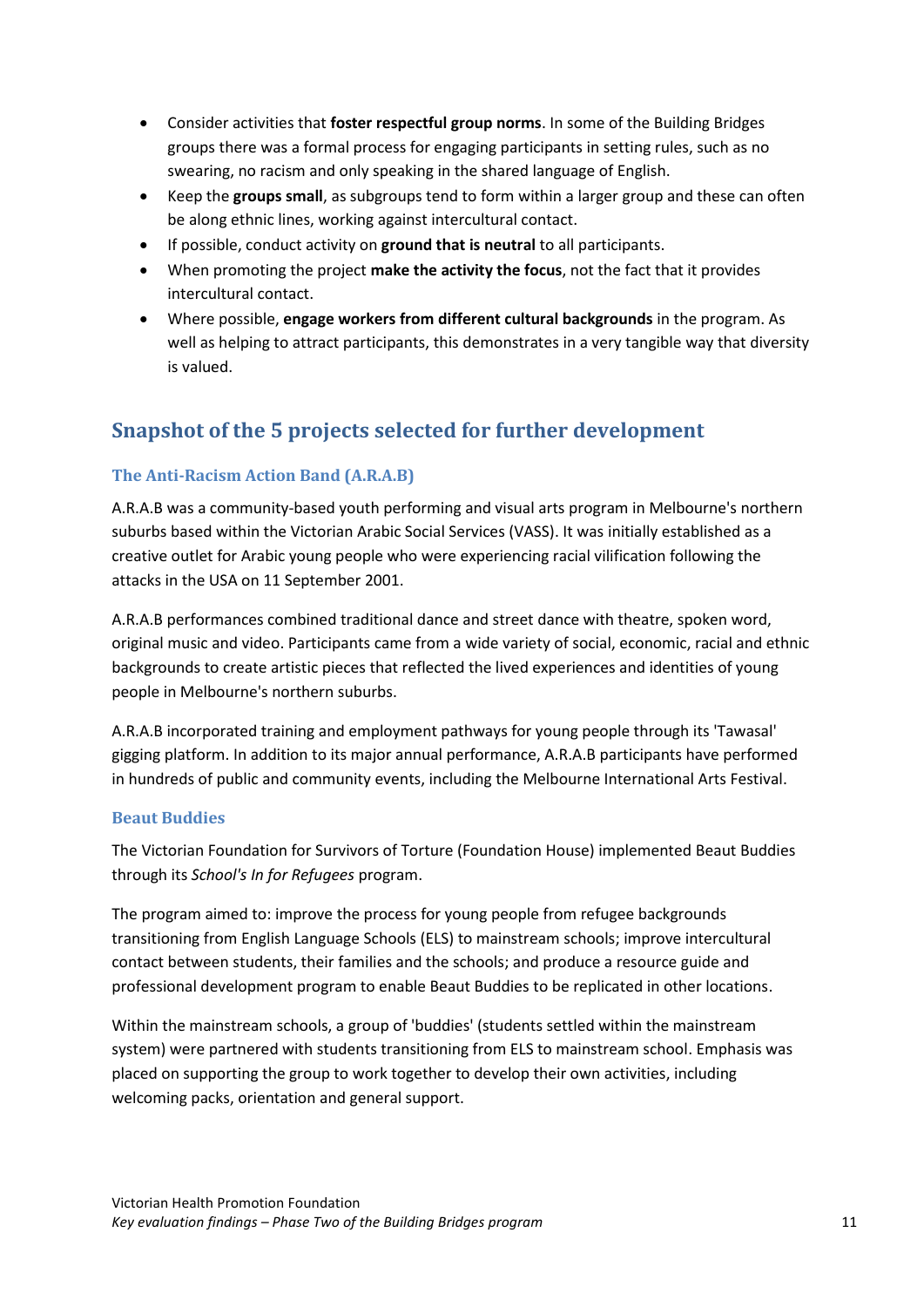Through Beaut Buddies, Foundation House also offered schools the opportunity to engage in professional development to provide skills needed to adequately support refugee background students.

#### <span id="page-13-0"></span>**Cultural Games**

Cultural Games was implemented through Maribrynong City Council. Each Cultural Games round lasted for approximately 10 weeks and brought together students from two local primary schools to make and play games from around the world. The project focused on similarities between games found in different parts of the world.

Cultural Games also invited migrant and Aboriginal speakers, included excursions to the Immigration Museum and invited participants to visit each other's schools. An effort was made to pair schools with a high proportion of people with Australian ethnicity with schools that had a culturally and linguistically diverse population.

Cultural Games was unique among the Building Bridges projects in that it was the only project to incorporate parent engagement as a key strategy. Parents from the community were employed to facilitate and support the groups of students through the activities.

#### <span id="page-13-1"></span>**Kar Kulture**

Kar Kulture was based within the South Eastern Migrant Resource Centre (SEMRC) in partnership with Victoria Police, Chisholm Technical and Further Education (TAFE), Handbrake Turn, Adult Migrant English Service (AMES) and Mission Australia. During each one-year round, participants came together weekly to work collaboratively and with volunteers from Victoria Police to repair and restore a second-hand car. The restored vehicle was then used to provide road safety workshops and driving practice lessons for participants.

#### <span id="page-13-2"></span>**Kitchen Culture**

Kitchen Culture was implemented through Melbourne City Mission's Youth Enterprise Hub in Melbourne's western suburbs. Participants came together to turn a wide variety of foods into entrees, mains and desserts.

The large group would then split into smaller groups (two or three people) to work on individual recipes. At the end of each session, the smaller groups presented the dishes they had made and then the whole group had dinner together. Sessions were held once a week during the seven-week rounds or daily during the week-long intensive rounds. Family and friends were invited to join the participants for a community dinner during the last session.

<span id="page-13-3"></span>Kitchen Culture worked in partnership with Western Young People's Independent Network (WYPIN), WestNet and Victoria University to provide training and certificates in food handling and coffee making.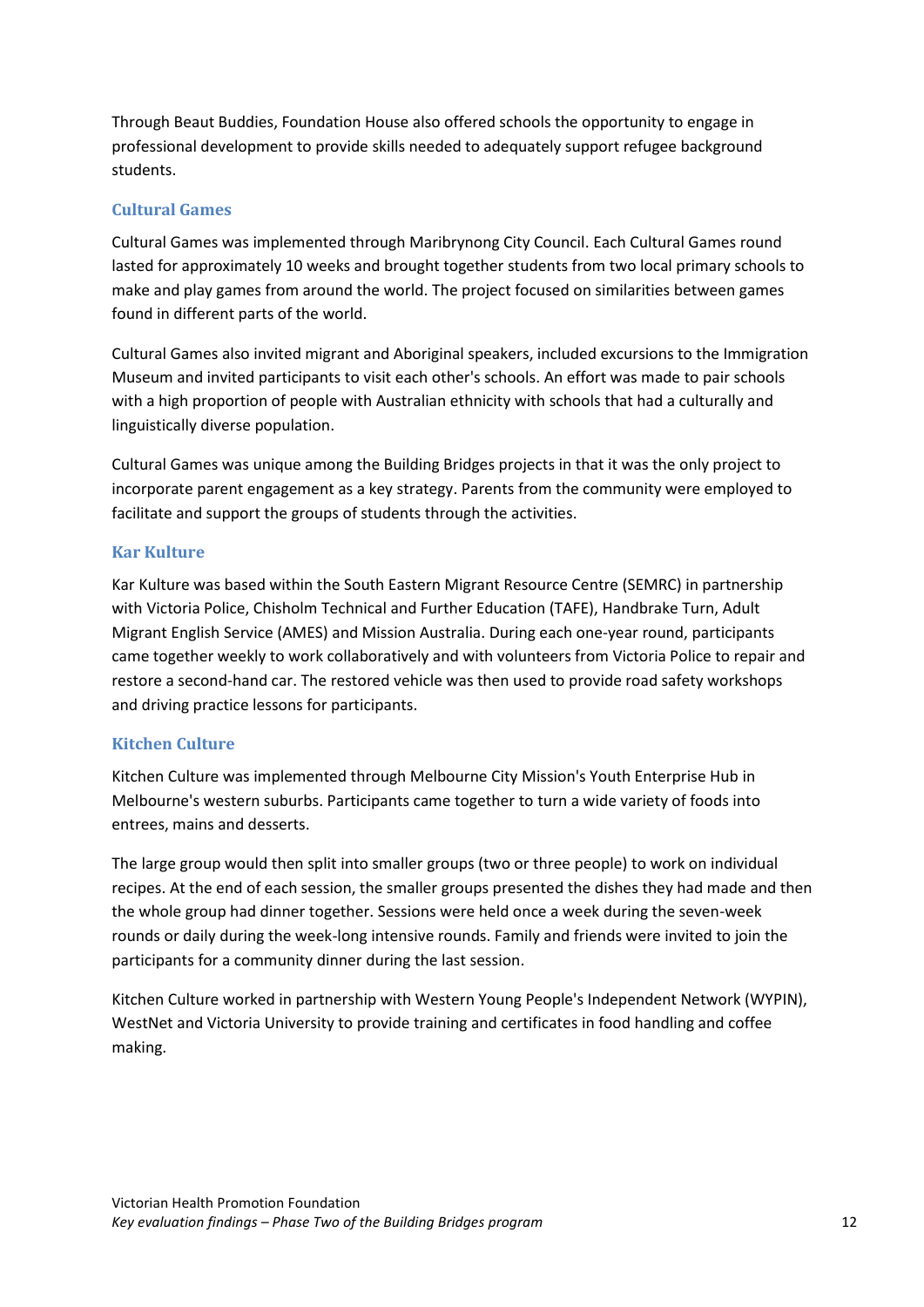### **References**

- Ager A & Strang A 2008, Understanding Integration: A Conceptual Framework', *Journal of Refugee Studies,* 21(2):166–91.
- Berry JW 1997, 'Immigration, Acculturation and Adaptation' in *Applied Psychology: An International Review*, 46(1):5–68.
- Blanch A 2008, *Transcending violence: Emerging models for trauma healing in refugee communities*, National Center of Trauma Informed Care, USA, accessed 15 November 2013 at [www.theannainstitute.org/RefugeeTraumaPaperJuly212008.pdf](http://www.theannainstitute.org/RefugeeTraumaPaperJuly212008.pdf)
- Branscombe NR, Schmitt MT & Schiffhauer K 2007, 'Racial attitudes in response to thoughts of white privilege', *European Journal of Social Psychology*, 37:203–15.
- Case KA 2007, 'Raising White Privilege Awareness and Reducing Racial Prejudice: Assessing Diversity Course Effectiveness', *Teaching of Psychology*, 34(4):231–35.
- Fehr J & Sassenberg K 2010, 'Willing and able: How internal motivation and failure help to overcome prejudice', *Group Processes & Intergroup Relations*, 13(2):167–81.
- Ferdinand A, Kelaher M & Paradies Y 2013, *Mental health impacts of racial discrimination in Victorian culturally and linguistically diverse communities, Full report of the Localities Embracing and Accepting Diversity (LEAD) Experiences of Racism Survey,* Victorian Health Promotion Foundation, Melbourne, Australia, accessed 15 November 2013 at [www.vichealth.vic.gov.au/Publications/Freedom-from-discrimination/Mental-health](http://www.vichealth.vic.gov.au/Publications/Freedom-from-discrimination/Mental-health-impacts-of-racial-discrimination-in-culturally-and-linguistically-diverse-communities.aspx)[impacts-of-racial-discrimination-in-culturally-and-linguistically-diverse-communities.aspx](http://www.vichealth.vic.gov.au/Publications/Freedom-from-discrimination/Mental-health-impacts-of-racial-discrimination-in-culturally-and-linguistically-diverse-communities.aspx)
- Jupp J, Nieuwenhuysen J & Dawson E, 2007, *Social Cohesion in Australia*, Cambridge University Press, Melbourne, Australia.
- Lowerey BS, Knowles ED & Unzueta MM 2007, 'Framing inequity safely: Whites' motivated perceptions of racial privilege', *Personality and Social Psychology Bulletin*, 33(9):1237–50.
- Monteith MJ, Mark AY & Ashburn-Nardo L 2010, 'The self-regulation of prejudice: Toward understanding its lived character', *Group Processes & Intergroup Relations,* 13(2):183–200.
- Pedersen A 2010, 'The Complex contact-prejudice relationship in Australia: Do our findings mirror those of Pettigrew and Tropp?', *2010 Annual Meeting of the Society for Australasian Social Psychologists.*
- Pedersen D 2002, 'Political violence, ethnic conflict, and contemporary wars. Broad implications for health and social wellbeing', *Social Science and Medicine*, 55(2):175–90.
- Pettigrew T & Tropp L 2006, 'A meta-analytic test of intergroup contact theory', *Journal of Personality and Social* Psychology, 90(5):751–83.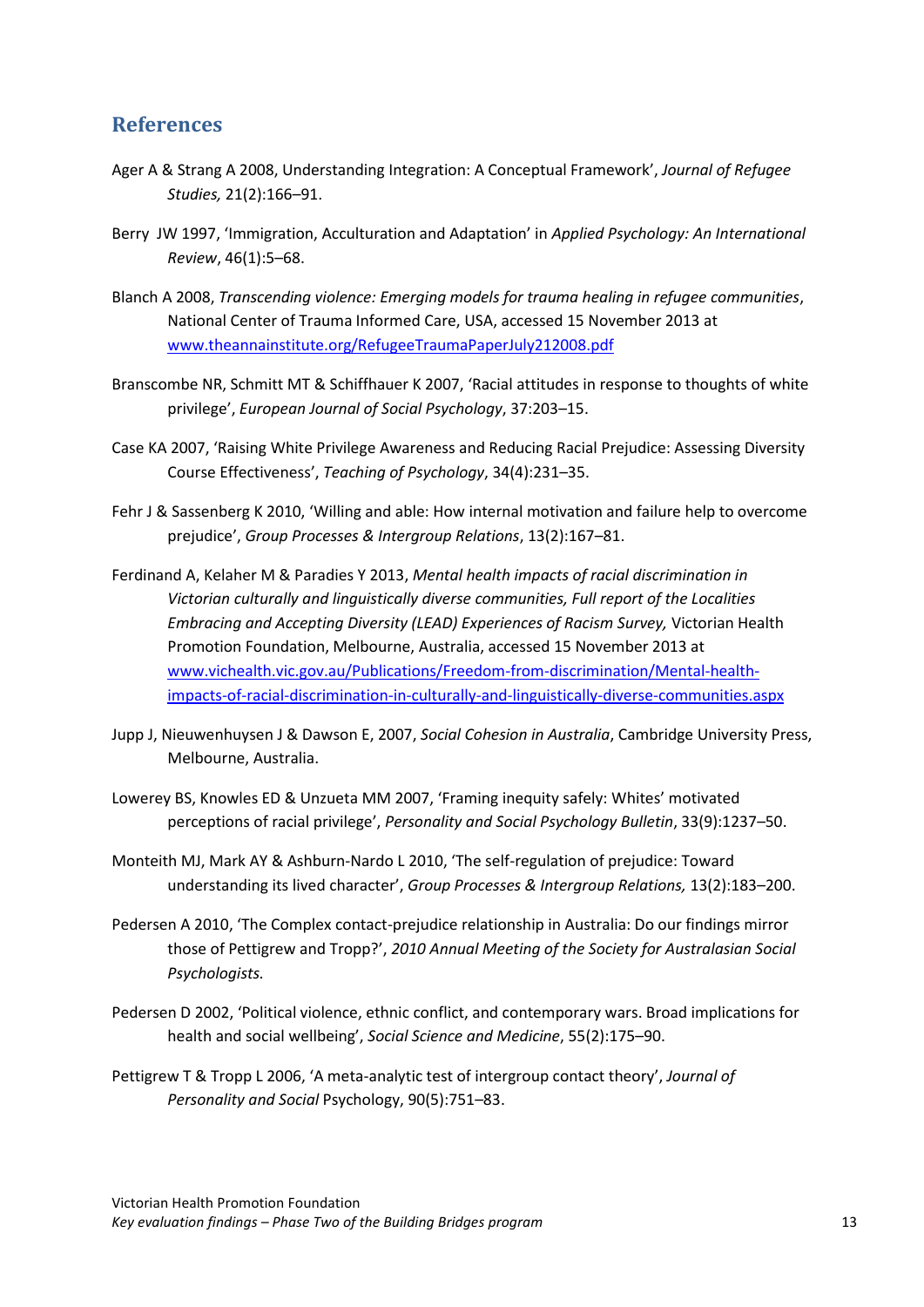- Porter M & Haslam N 2005, 'Pre-displacement and post-displacement factors associated with the mental health of refugees and internally displaced persons: A meta-analysis', *Journal of the American Medical Association*, 294(5):602–12.
- VicHealth 2007, *Burden of disease due to mental illness and mental health problems (Research summary 1)*, Victorian Health Promotion Foundation, Melbourne, Australia, accessed 15 November 2013 at [http://www.vichealth.vic.gov.au/Publications/Mental-health](http://www.vichealth.vic.gov.au/Publications/Mental-health-promotion/Burden-of-Disease-due-to-mental-illness-and-mental-health-problems.aspx)[promotion/Burden-of-Disease-due-to-mental-illness-and-mental-health-problems.aspx](http://www.vichealth.vic.gov.au/Publications/Mental-health-promotion/Burden-of-Disease-due-to-mental-illness-and-mental-health-problems.aspx)